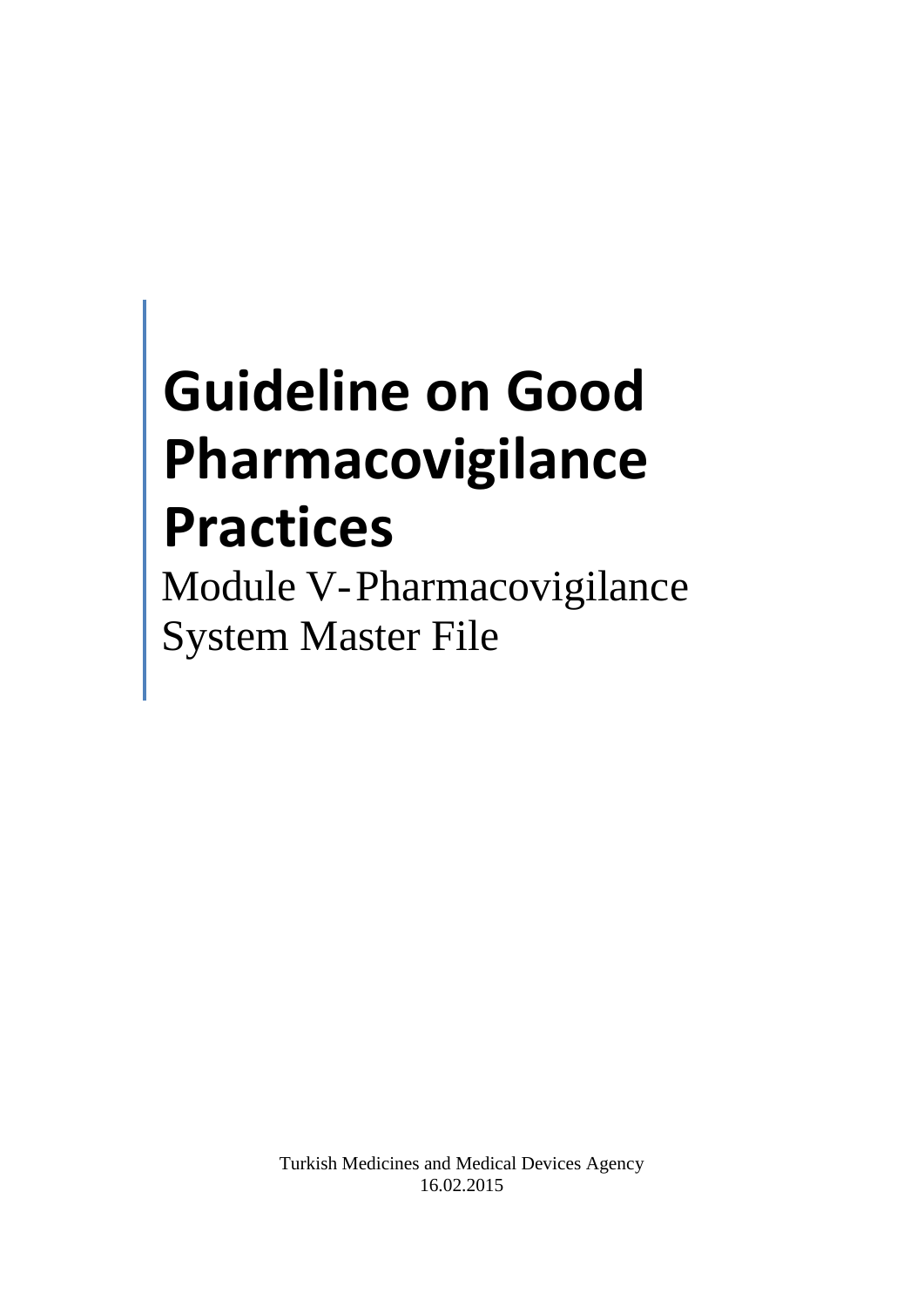| 2.4.1. PSMF section on qualified person responsible for pharmacovigilance  5                 |
|----------------------------------------------------------------------------------------------|
| 2.4.2. PSMF section on the organizational structure of the marketing authorization holder  6 |
|                                                                                              |
|                                                                                              |
|                                                                                              |
|                                                                                              |
|                                                                                              |
|                                                                                              |
|                                                                                              |
|                                                                                              |
|                                                                                              |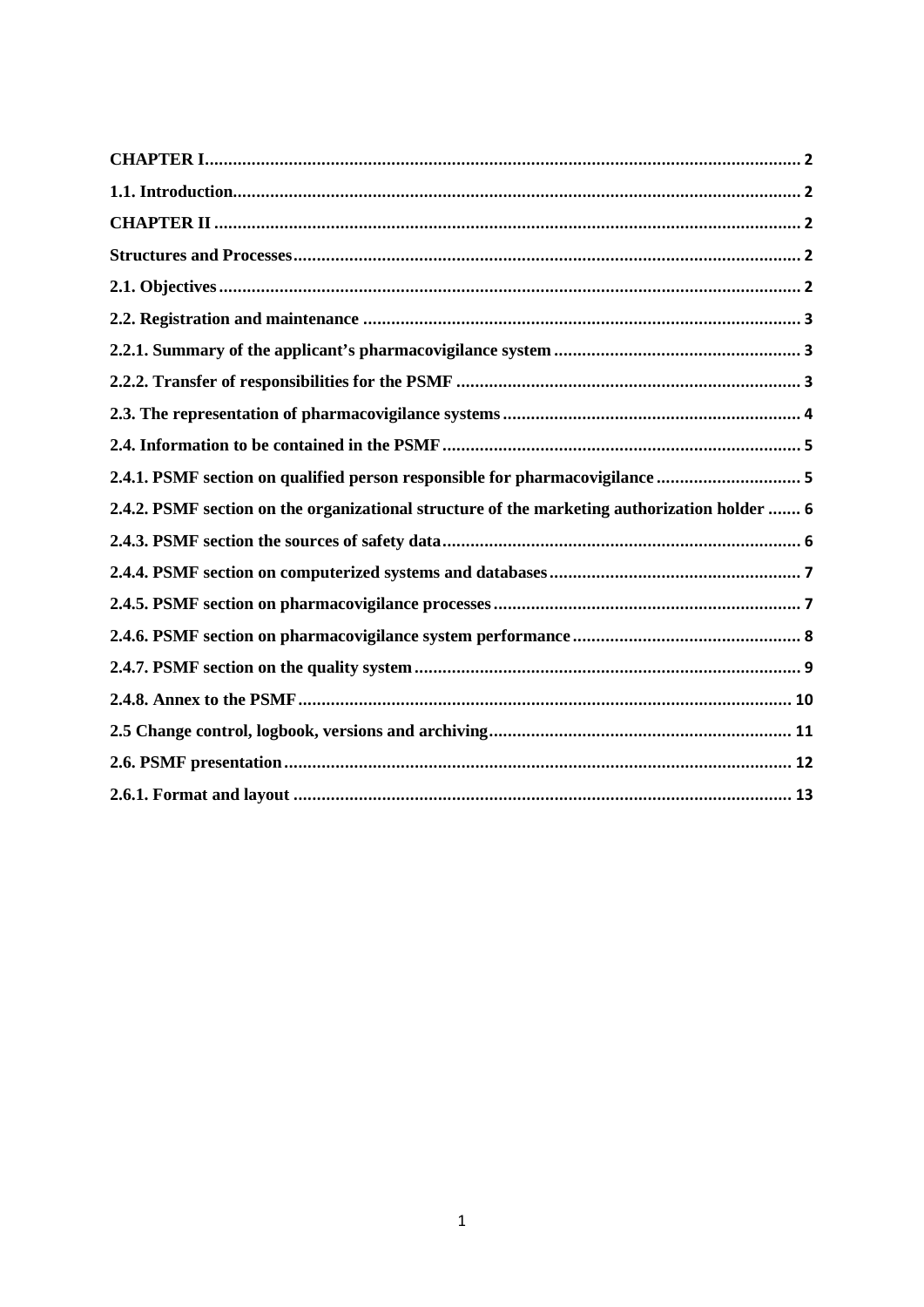### **CHAPTER I**

#### <span id="page-2-1"></span><span id="page-2-0"></span>**1.1. Introduction**

This guideline provides guidance regarding the requirements for the Pharmacovigilance System Master File (PSMF). Marketing authorization holders are legally required to create and maintain a PSMF and make it available to the Agency upon request, according to Article 5, Paragraph 5, Subparagraph (e) of the Regulation on the Safety of Medicinal Products. The PSMF definition is provided in Article 4, Paragraph 1, Subparagraph (h) of the above Regulation, and the minimum requirements for its contents and maintenance are set out in chapter three.

The PSMF, detailing the current pharmacovigilance system, will be located at the site in Turkey where the main pharmacovigilance activities of the marketing authorization holder are performed. Information about elements of the system to be implemented in the future may be included in the PSMF, but these should be clearly described as planned, rather than established activities. The content of the PSMF should reflect global availability of safety information for medicinal products authorized in Turkey.

It is a requirement of the marketing authorization application that summary information about the pharmacovigilance system is submitted to the Agency. Applicants are required, at the time of initial marketing authorization application, to have in place a description of the pharmacovigilance system that will be in place and functioning at the time of grant of the marketing authorization. The PSMF will not be routinely requested during the assessment of new marketing authorization applications, but may be requested particularly if a new pharmacovigilance system is being implemented, or if product specific safety concerns arise with compliance with pharmacovigilance requirements.

There is no requirement for variations for changes in the content of the PSMF, but the marketing authorization holder will notify the Agency when the qualified person responsible for pharmacovigilance and related contact details change or when the location of the PSMF changes.

## **CHAPTER II Structures and Processes**

## <span id="page-2-4"></span><span id="page-2-3"></span><span id="page-2-2"></span>**2.1. Objectives**

The PSMF will describe the pharmacovigilance system and support and document its compliance with the requirements. As well as fulfilling the requirements for a PSMF laid down in the Regulation and the GVP Modules, it will also contribute to the appropriate planning and conduct of audits by the applicant or marketing authorizations holders, the fulfillment of supervisory responsibilities of the qualified person responsible for pharmacovigilance, and compliance with regulatory requirements. The PSMF provides an overview of the pharmacovigilance system, which may be requested and assessed by the Agency during marketing authorization applications or the post-authorization phase.

Through the production and maintenance of the PSMF, the marketing authorization holder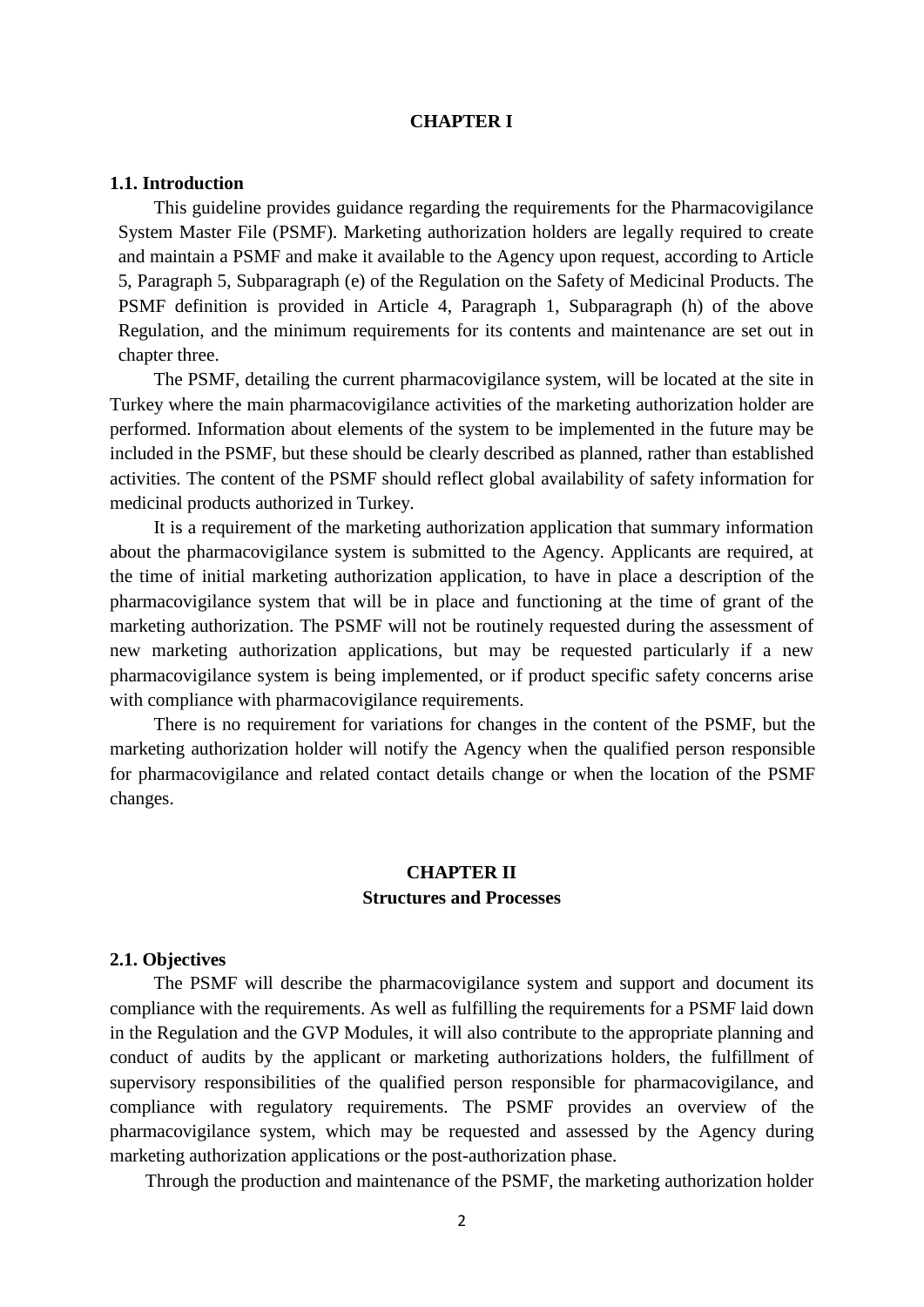and the qualified person responsible for pharmacovigilance will be responsible to:

- gain assurance that a pharmacovigilance system has been implemented in accordance with the requirements;
- confirm aspects of compliance in relation to the system;
- obtain information about deficiencies in the system, or non-compliance with the requirements;
- obtain information about risks or actual failure in the conduct of specific aspects of pharmacovigilance.

The use of this information should contribute to the appropriate management and development of the pharmacovigilance system.

## <span id="page-3-1"></span><span id="page-3-0"></span>**2.2. Registration and maintenance**

## **2.2.1. Summary of the applicant's pharmacovigilance system**

Article 9, Paragraph 1 of the Regulation on the Safety of Medicinal Products requires the applicants to include a summary of the applicant's pharmacovigilance system in the marketing authorization application, which must include the following elements:

- documentation that the applicant has at his disposal a qualified person responsible for pharmacovigilance;
- the contact details of the qualified person responsible for pharmacovigilance;
- a statement signed by the applicant to the effect that the applicant has the necessary means to fulfill the tasks and responsibilities related to pharmacovigilance;
- a statement that a PSMF for the medicinal product is available.

## **2.2.2. Transfer of responsibilities for the PSMF**

<span id="page-3-2"></span>The pharmacovigilance system may change over time. Transfer or delegation of responsibilities and activities concerning the master file should be documented (see 2.4.2. and 2.4.8.) and managed to ensure that the marketing authorization holder fulfils their responsibilities. Since the qualified person responsible for pharmacovigilance has responsibility for the pharmacovigilance system, changes to the PSMF should also be notified to the qualified person responsible for pharmacovigilance in order to support their authority to make improvements to the system. The types of changes that should be routinely and promptly notified to the qualified person responsible for pharmacovigilance are:

- Updates to the PSMF or its location that are notified to the Agency;
- The addition of corrective and/or preventative actions to the PSMF (e.g. following audits and inspections). The qualified person responsible for pharmacovigilance should also be able to access information about deviations from the processes defined in the quality management system for pharmacovigilance;
- Changes to content that fulfill the criteria for appropriate oversight of the pharmacovigilance system (in terms of capacity, functioning and compliance);
- Changes in arrangements for the provision of the PSMF to the Agency:
- Transfer of significant services for pharmacovigilance to a contract organization;
- Addition of products to the pharmacovigilance system for which the qualified person responsible for pharmacovigilance is responsible;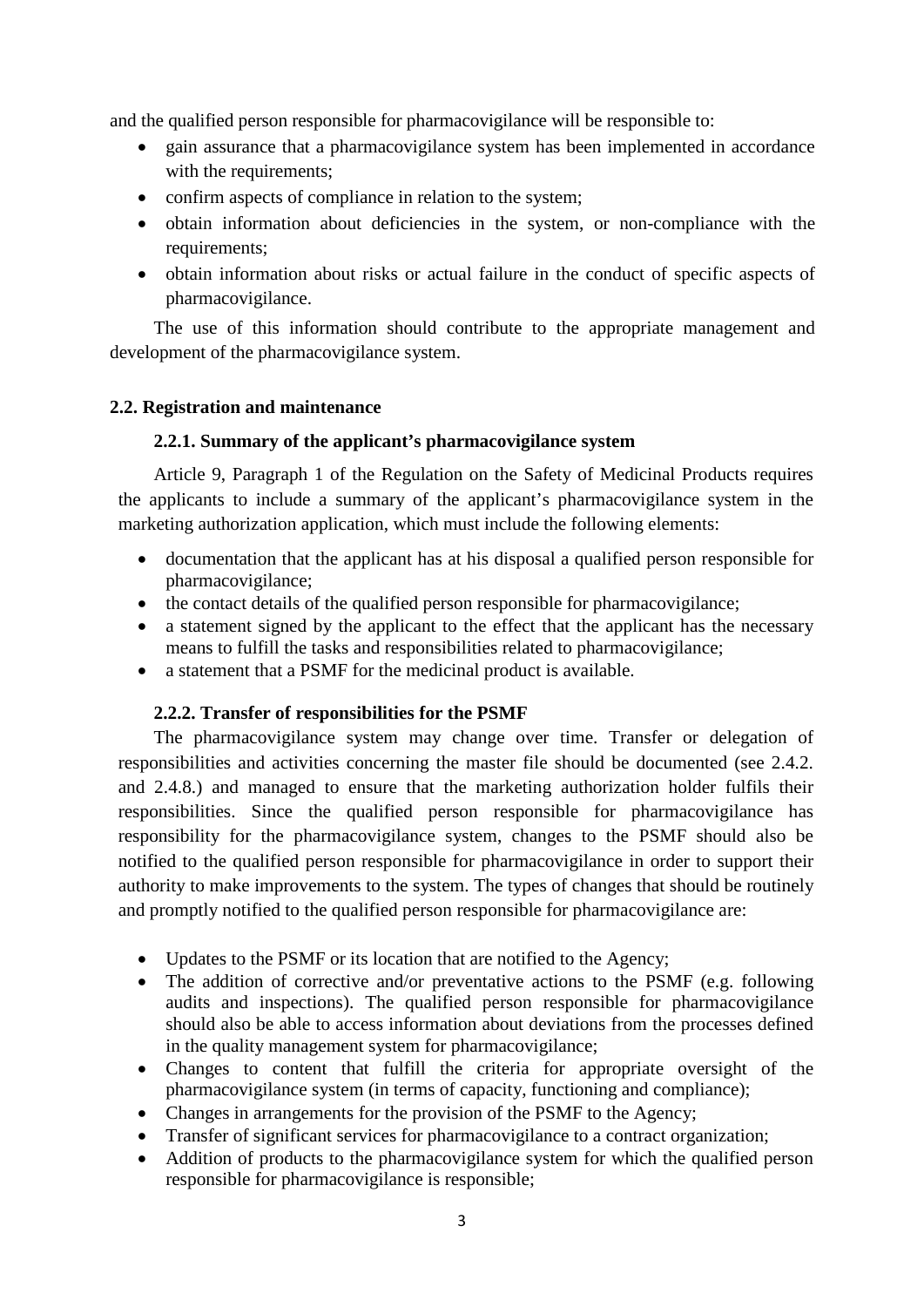• Changes for existing products which may require a change or increased workload in relation to pharmacovigilance activity e.g. new indications, studies.

The qualified person responsible for pharmacovigilance should be in a position to ensure and to verify that the information contained in the PSMF is an accurate and up-to-date reflection of the pharmacovigilance system under his or her responsibility.

# <span id="page-4-0"></span>**2.3. The representation of pharmacovigilance systems**

The PSMF will describe the pharmacovigilance system for one or more medicinal products of the marketing authorization holder. For different categories of medicinal products the marketing authorization holder may, if appropriate, apply separate pharmacovigilance systems. Each such system will be described in a PSMF. Those files will cumulatively cover all medicinal products of the marketing authorization holder for which a marketing authorization has been issued.

- It is anticipated that there will be circumstances where a single marketing authorization holder may establish more than one pharmacovigilance system e.g. specific systems for particular types of products (vaccines, consumer health, etc.), or that the pharmacovigilance system may include products from more than one marketing authorization holder. In either case, a single and specific PSMF will be in place to describe each system.
- A single qualified persons responsible for pharmacovigilance will be appointed to be responsible for the establishment and maintenance of the pharmacovigilance system described in the PSMF.
- Where a pharmacovigilance system is shared by several marketing authorization holders each marketing authorization holder is responsible for ensuring that a PSMF exists that describes the pharmacovigilance system applicable for their products. For a particular products the marketing authorization holder may delegate through written agreement a part or all of the pharmacovigilance activity for which the marketing authorization holder is responsible. In this case the pharmacovigilance system master file of the marketing authorization holder may cross refer to all or part of the PSMF managed by the system of the party to whom the activity has been delegated, subject to agreement by and between the marketing authorization holder and the Agency on access to that system's information. The marketing authorization holder should be able to assure the content of the referenced files in relation to the pharmacovigilance system applicable to their products. Activities for maintaining the PSMF in a current and accessible state can be delegated to a contract organization for pharmacovigilance (COPV).
- Where applicable, a list of all PSMFs held by the same marketing authorization holder will be provided in the annex (see 2.4.8.) [Regulation on the Safety of Medicinal Products, Article 12(1)d]; this includes the details of the qualified persons responsible for pharmacovigilance and the relevant products.
- Submission of summary information to the Agency cannot contain multiple addresses for a single PSMF. This address may be different to that of the applicant/marketing authorization holder (for example, a different office of the marketing authorization holder or when a contract organization for pharmacovigilance undertakes the main activities).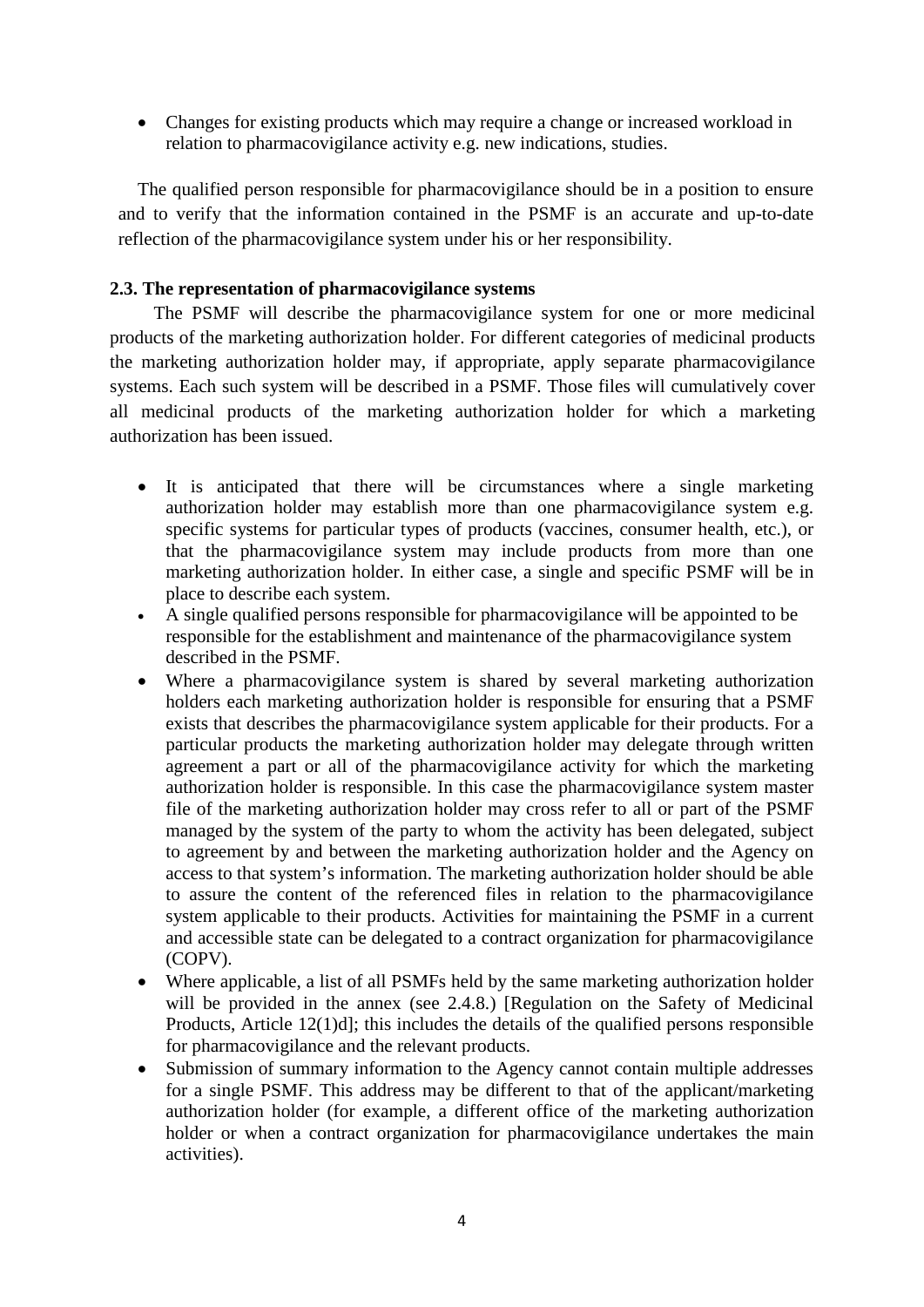- When delegating any activities concerning the pharmacovigilance system and its master file, the marketing authorization holder retains ultimate responsibility for the pharmacovigilance system, submission of information about the PSMF location, maintenance of the file and its provision to the Agency upon request [Regulation on the Safety of Medicinal Products, Article 5(5)]. Detailed written agreements describing the roles and responsibilities for PSMF content, submissions and management, as well as to govern the conduct of pharmacovigilance in accordance with the legal requirements, should be in place.
- When a pharmacovigilance system is shared by multiple marketing authorization holders, it is advised that the partners agree on how to mutually maintain the relevant sections within their own PSMFs. Accessibility of the pharmacovigilance system master file to all the applicable marketing authorization holders, and its provision to the Agency should be defined in written agreements. It is vital that marketing authorization holders can gain assurance that the pharmacovigilance system used for their products is appropriate and compliant.

## <span id="page-5-0"></span>**2.4. Information to be contained in the PSMF**

The PSMF will include documents to describe the pharmacovigilance system. The content of the PSMF should reflect the global availability of safety information for medicinal products authorized in Turkey. The content will be indexed to allow for efficient navigation around the document and the annex headings described in 2.6.1. While building the structure of the content of the PSMF, it should be ensured that the primary topic sections contain information that is fundamental to the description of pharmacovigilance system. Detailed information is required to fully describe the system, and, since this may change frequently, it should be referred to and contained in the annexes. The control associated with change of content is described in section 2.5.

#### **2.4.1. PSMF section on qualified person responsible for pharmacovigilance**

<span id="page-5-1"></span>The contact details of the qualified person responsible for pharmacovigilance will be provided in the marketing authorization application [Regulation on the Safety of Medicinal Products, Article 9(1)].

The information relating to the qualified person responsible for pharmacovigilance provided in the PSMF [Regulation on the Safety of Medicinal Products, Article 11(1)] will include:

- A description of the responsibilities guaranteeing that the qualified person has sufficient authority over the pharmacovigilance system in order to promote, maintain and improve compliance;
- a summary curriculum vitae with the key information on the role of the qualified person responsible for pharmacovigilance, including proof of registration with the database maintained by the Risk Management Office;
- contact details of the qualified person responsible for pharmacovigilance, including the name, mailing address, telephone and fax numbers and e-mail address of the qualified person responsible for pharmacovigilance;
- details of back-up arrangements to apply in the absence of the qualified person responsible for pharmacovigilance.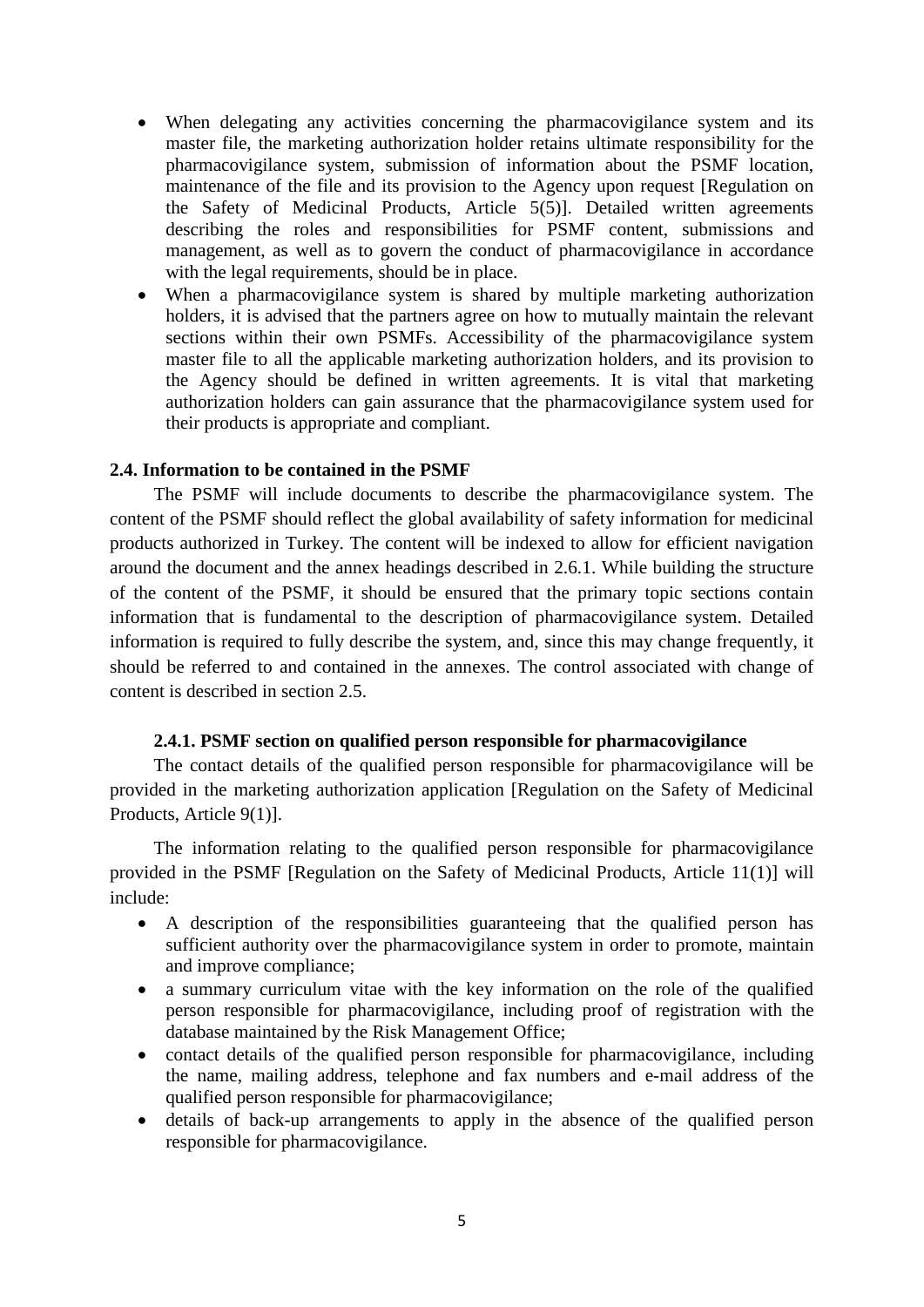# <span id="page-6-0"></span>**2.4.2. PSMF section on the organizational structure of the marketing authorization holder**

A description of the organizational structure of the marketing authorization holder relevant to the pharmacovigilance system must be provided. The description should provide a clear overview of the companies involved, the main pharmacovigilance departments and the relationships between organizations and operational units relevant to the fulfillment of pharmacovigilance obligations. This should include third parties.

Specifically, the PSMF will describe:

- The organizational structure of the marketing authorization holder, showing the position of the qualified person responsible for pharmacovigilance in the organization.
- The sites where the pharmacovigilance functions are undertaken covering individual case safety report (ICSR) collection, evaluation, safety database case entry, periodic safety update report production, signal detection and analysis, risk management plan management, pre- and post-authorization study management, and management of safety variations.

Diagrams may be preferable; the name of the department or third party should be also indicated.

## Delegated activities

The PSMF, where applicable, will contain a description of the delegated activities and/or services relating to the fulfillment of pharmacovigilance obligations [Regulation on the Safety of Medicinal Products, Article 11(6)].

Links with other organizations, such as co-marketing agreements and contracting of pharmacovigilance activities should be outlined. A description of the location and nature of contracts and agreements relating to the fulfillment of pharmacovigilance obligations should be provided. This may be in the form of a list and/or table to show the parties involved, the roles undertaken and the concerned medicinal product(s) and territories. The list should be organized according to; service providers (e.g. medical information, auditors, patient support program providers, study data management etc.), commercial arrangements (distributors, licensing partners, co-marketing etc.) and other technical providers (hosting of computer systems etc.). Individual contractual agreements will be made available at the request of the Agency or during inspection and audit, and the list provided in the annexes (see 2.4.8).

## **2.4.3. PSMF section the sources of safety data**

<span id="page-6-1"></span>The description of the main units for safety data collection should include all parties responsible, on a global basis, for solicited and spontaneous case collection for products authorized in Turkey. This should include medical information sites as well as affiliate offices and may take the form of a list describing the country, nature of the activity and the products, if the activity is product specific, and providing a contact point (address, telephone and email) for the site. The list may be located in the Annexes of the PSMF. Information about third parties (local distribution/marketing arrangements) should also be included in the section describing contracts and agreements (see 2.4.2. and 2.4.8.).

Flow diagrams indicating the main stages, timeframes and parties involved may be used. However represented, the description of the process for ICSRs from collection to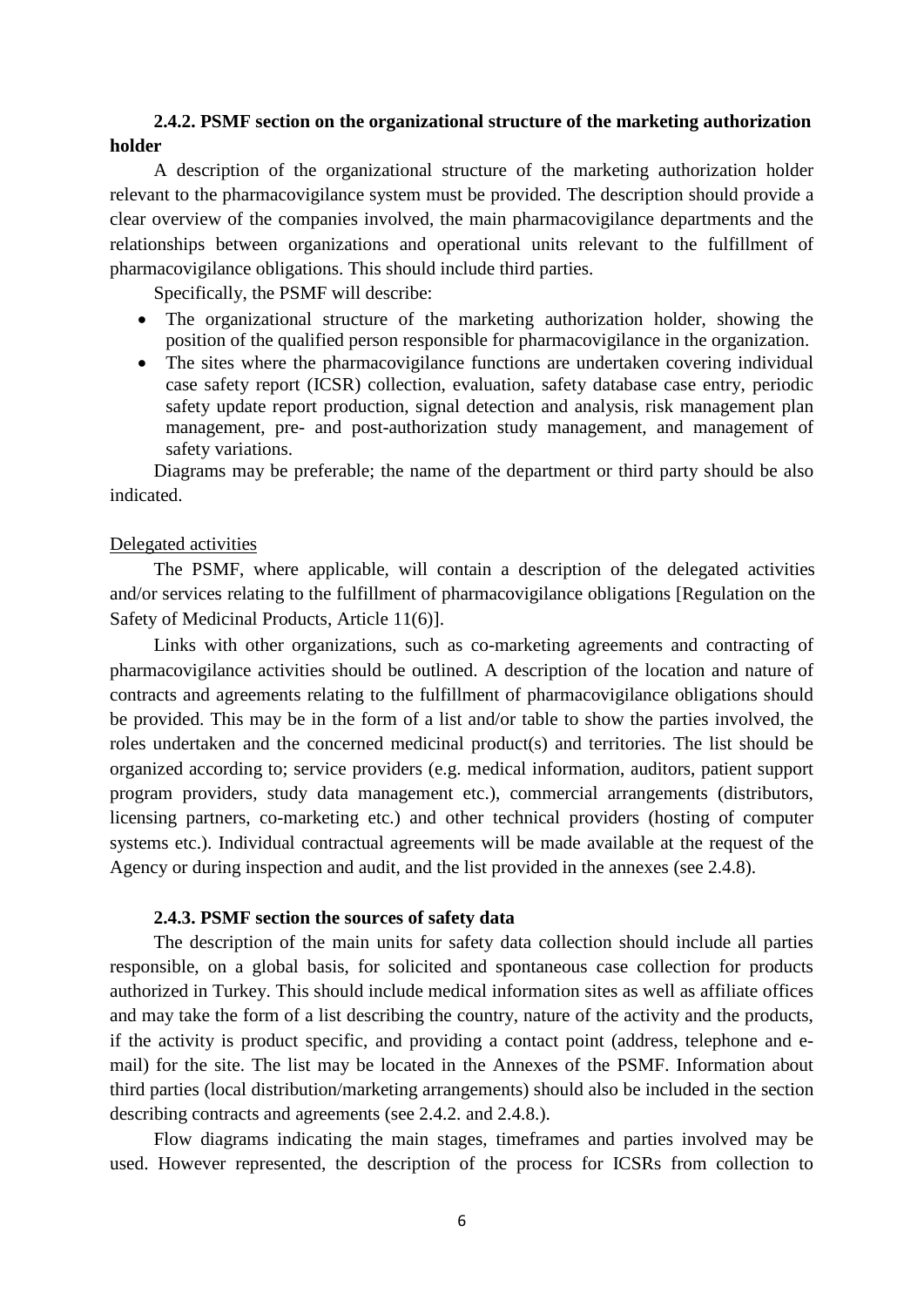reporting to the Agency should indicate the departments and/or third parties involved.

Marketing authorization holders should be able to produce and make available a comprehensive list of sources (e.g. data from any studies, registries, surveillance or support programs sponsored by the marketing authorization holder through which ICSRs could be reported) to support inspection, audit and oversight by the qualified person responsible for pharmacovigilance. The list should describe, on a worldwide basis, the status of each study/program, the applicable countries, the products and the main objective. It should distinguish between interventional and non-interventional studies and should be organized per active substance. The list should cover all studies/programs ongoing as well as completed in the last two years. This list may be located in an annex or provided separately.

#### **2.4.4. PSMF section on computerized systems and databases**

<span id="page-7-0"></span>The location, functionality and operational responsibility for computerized systems and databases used to receive, collate, record and report safety information and an assessment of their fitness for purpose shall be described in the PSMF, including a description of the operational responsibilities associated with each [Regulation on the Safety of Medicinal Products, Article 11(3)].

Where multiple computerized systems/databases are used, the applicability of these to pharmacovigilance activities should be described in such a way that a clear overview of the extent of computerization within the pharmacovigilance system can be understood. The validation status of key aspects of computer system functionality should also be described; the change control, nature of testing, back-up procedures and electronic data repositories vital to pharmacovigilance compliance should be included in summary, and the nature of the documentation available described. For paper-based documents, the management of the data, and mechanisms used to assure the integrity and accessibility of the safety data, and in particular the collation of information about adverse drug reactions, should be described.

#### **2.4.5. PSMF section on pharmacovigilance processes**

<span id="page-7-1"></span>The availability of clear written procedures is an essential element of any pharmacovigilance system. Module 4 describes the required minimum set of written procedures for pharmacovigilance. A description of the procedural documentation available (standard operating procedures, manuals, at a global and/or national level etc.), the nature of the data held (e.g. the type of case data retained for ICSRs) and an indication of how records are held (e.g. safety database, paper file at site of receipt) should be provided in the PSMF.

A description of the process, data handling and records for the performance of pharmacovigilance, covering the following aspects will be included in the PSMF:

- Continuous monitoring of risk-benefit profiles and the result of evaluation and the decision making process for taking appropriate measures (this should include signal generation, detection and evaluation). This may also include several written procedures and instructions concerning safety database outputs, interactions with clinical departments etc.
- Risk management system(s) and monitoring of the outcome of risk minimization measures (several departments may be involved in this area and interactions should be defined in written procedures or agreements).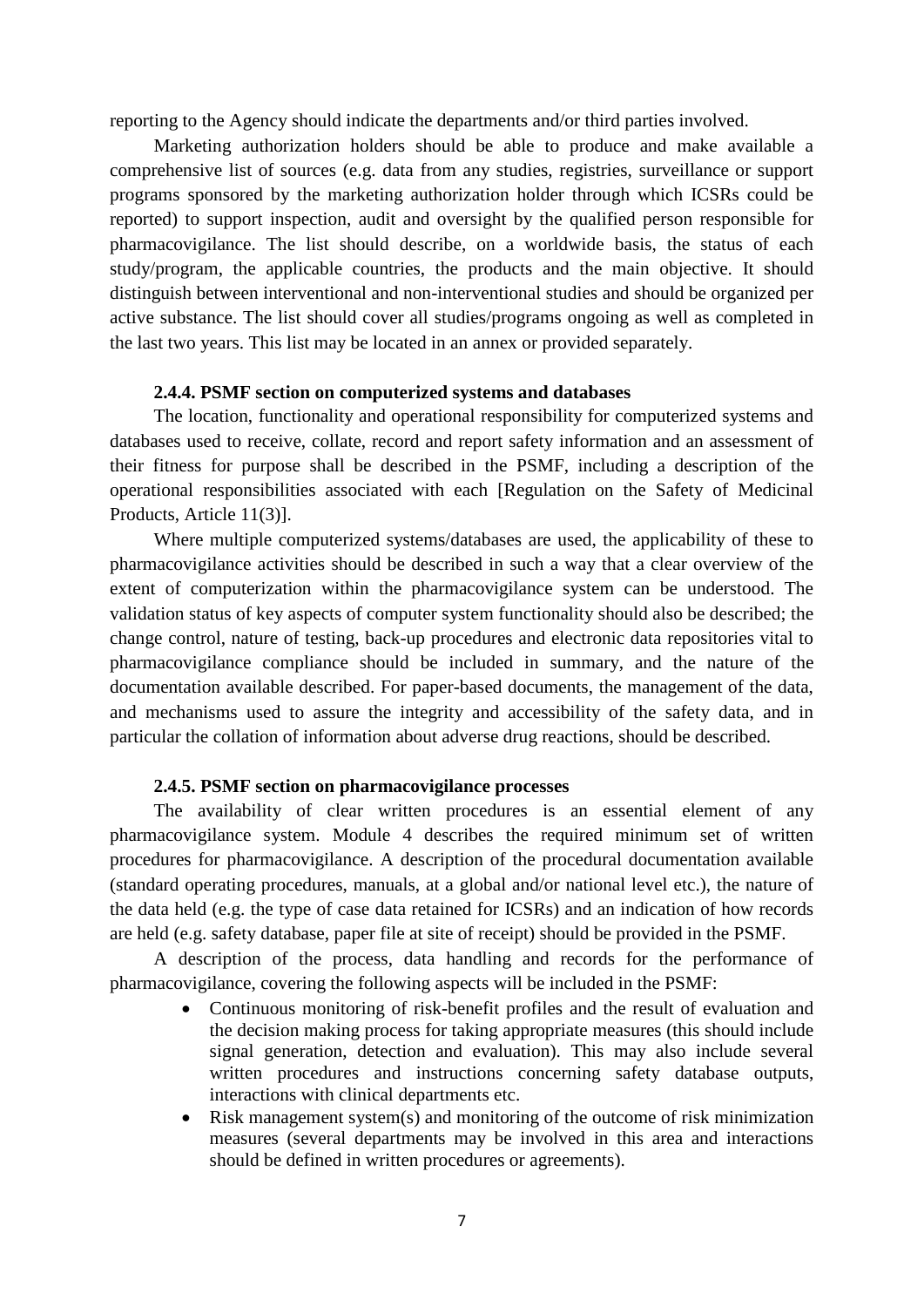- ICSR collection, collation, follow-up, assessment and reporting (the procedures applied to this area should clarify what are local and what are global activities).
- Periodic risk/benefit assessment report planning, creation and submission (see Module III).
- Communication of safety concerns to consumers, healthcare professionals and the Agency;
- Implementation of safety variations to the summary of product characteristics and package leaflets ( procedures should cover both internal and external communications) [Regulation on the Safety of Medicinal Products, Article 11(4)].

In each area, the marketing authorization holder should be able to provide evidence of a system that supports appropriate and timely decision making and action.

The description must be accompanied by the list of processes referred to in Article 27, Paragraph 1 of the Regulation on the Safety of Medicinal Products, as well as interfaces with other functions. Interfaces with other functions include, but are not limited to, the roles and responsibilities of the qualified person responsible for pharmacovigilance, responding to the Agency's requests for information, literature searching, safety database change control, safety data exchange agreements, safety data archiving, pharmacovigilance auditing, quality control and training. The list, which may be located in the annexes, should comprise the procedural document reference number, title, effective date and document type (for all standard operating procedures, work instructions, manuals etc.). Procedures belonging to service providers and other third parties should be clearly identified. Documents relating to specific local/country procedures need not be listed, but a country-specific list may be requested. If no or only some countries use specific local procedures, this should be indicated (and the names of the applicable countries provided).

## **2.4.6. PSMF section on pharmacovigilance system performance**

<span id="page-8-0"></span>The PSMF should contain evidence of the ongoing monitoring of performance of the pharmacovigilance system, including compliance of the main outputs of pharmacovigilance. The PSMF should include a description of the monitoring methods applied and contain as a minimum:

- An explanation of how the correct reporting of ICSRs is assessed. In the annex, figures/graphs should be provided to show the timings of 15-day reporting over the past year;
- A description of any metrics used to monitor the quality of submissions and performance of pharmacovigilance. This should include information provided by the Agency regarding the quality of ICSR reporting, periodic risk/benefit assessment reports or other submissions;
- An overview of the time schedules of periodic risk/benefit assessment reporting to the Agency (the annex should reflect the latest figures used by the marketing authorization holder to assess compliance);
- An overview of the methods used to ensure timeliness of safety variation submissions, including the tracking of required safety variations that have been identified but not yet been submitted;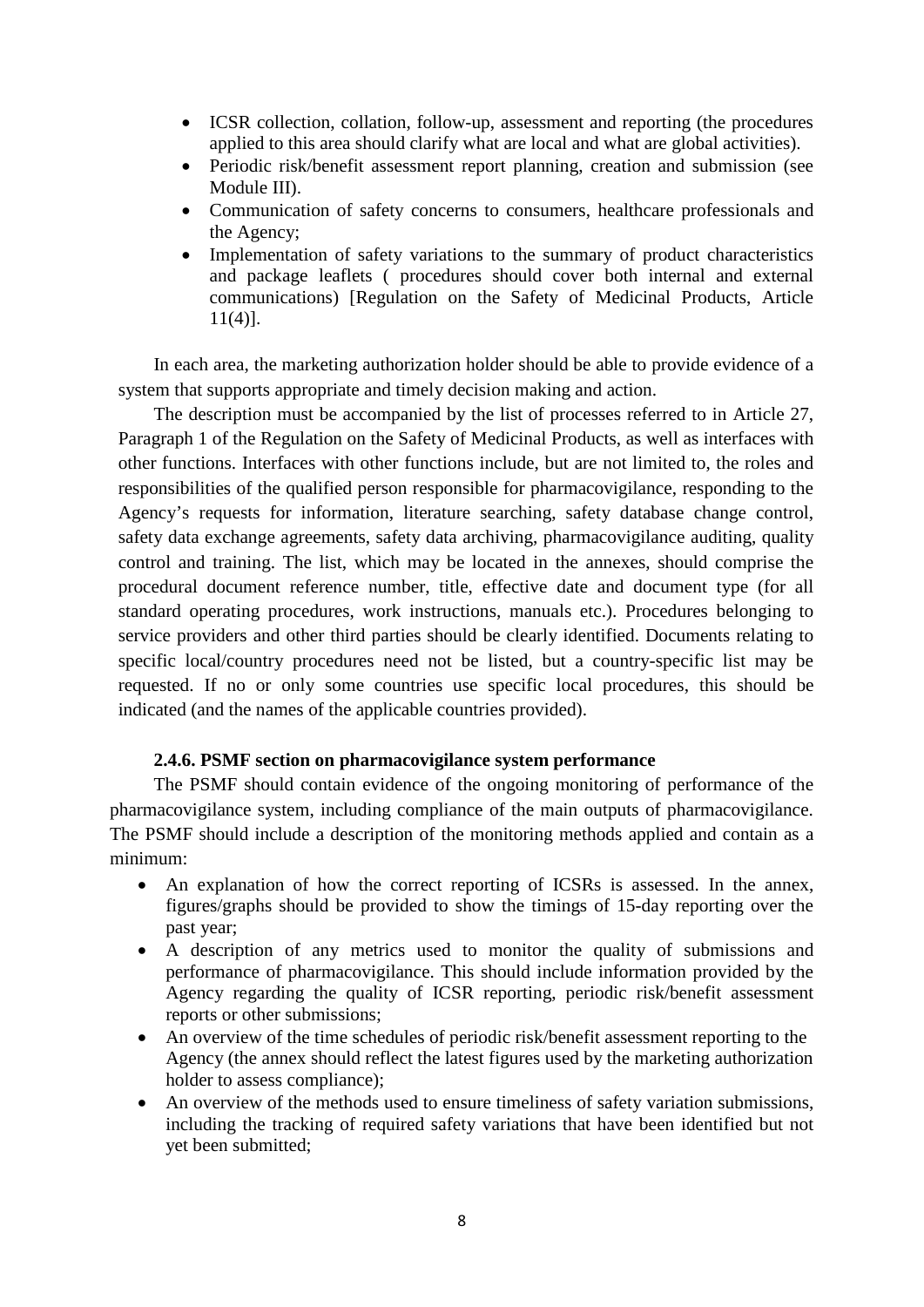• Where applicable, an overview of adherence to risk management plan commitments, or other obligations or conditions relevant to pharmacovigilance.

Targets for the performance of the pharmacovigilance system will be described and explained. A list of performance indicators must be provided in the annex to the PSMF alongside the results of actual performance measurements.

# **2.4.7. PSMF section on the quality system**

<span id="page-9-0"></span>A description of the quality management system should be included in the PSMF, in terms of the structure of the organization and the application of the quality criteria to pharmacovigilance. This will include:

## Document and Record Control

A description of the archiving arrangements for electronic and/or hardcopy versions of the PSMF should be provided, as well as an overview of the procedures applied to other quality system and pharmacovigilance records and documents (see Module IV).

## Procedural documents

- A general description of the types of documents used in pharmacovigilance (standards, operating procedures, work instructions etc.), the applicability of the various documents at global, regional or local level within the organization, and the controls that are applied to their accessibility, implementation and maintenance.
- Information about the documentation systems applied to relevant procedural documents under the control of third parties.

A list of specific procedures and processes related to the pharmacovigilance activities and interfaces with other functions, with details of how the procedures can be accessed must be provided, and the detailed guidance for the inclusion of these is in section (see section 2.4.5) [Regulation on the Safety of Human Medicinal Products, Article 11(5)(a)].

# **Training**

- A description of the resource management for the performance of pharmacovigilance activities: the organizational chart giving the number of people (full time employees) involved in pharmacovigilance activities (this may be provided in the section describing the organizational structure) (see 2.4.3).
- Information about sites where the personnel are located (this is described under sections 2.4.2 and 2.4.3) whereby the sites are provided in the PSMF in relation to the organization of specific pharmacovigilance activities and in the annexes which provide the list of site contacts for sources of safety data (a description should be provided in order to explain the training organization in relation to the personnel and site information).
- A summary description of the training concept: staff should be appropriately trained for performing pharmacovigilance related activities and this includes not only staff within pharmacovigilance departments but also any individual that may receive safety reports.

# Auditing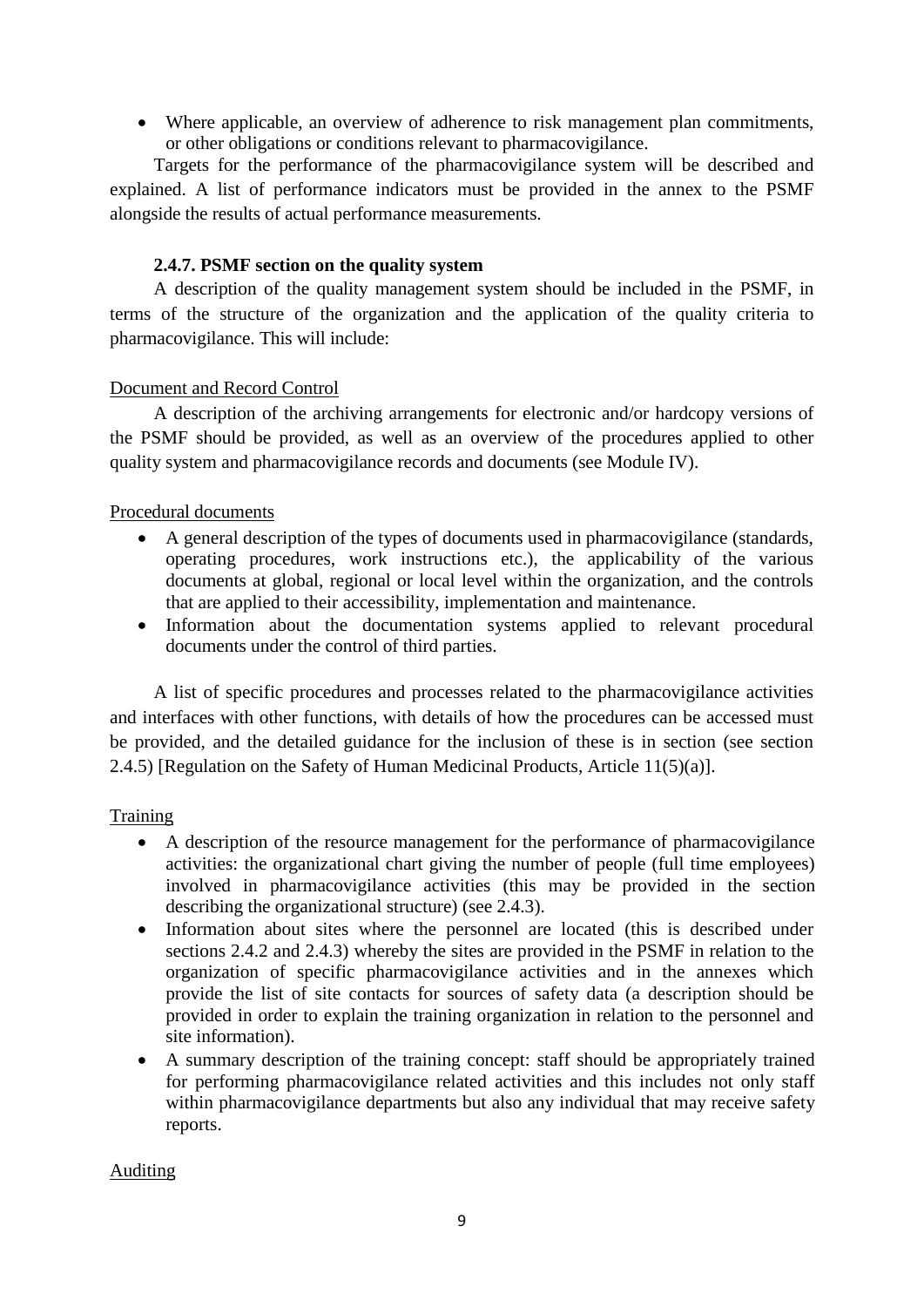Information about quality assurance auditing of the pharmacovigilance system should be included in the PSMF. A description of the approach used to plan audits of the pharmacovigilance system and the reporting mechanism and timelines should be provided, with a current list of the scheduled and completed audits concerning the pharmacovigilance system maintained in the annex referred to in 2.4.8. [Regulation on the Safety of Medicinal Products, Article 12(1)ç]. This list should describe the dates of audits, (ongoing or completed), scope and completion status of audits of service providers, specific pharmacovigilance activities or sites undertaking pharmacovigilance and their operational interfaces relevant to the fulfillment of the obligations in the Regulation on the Safety of Medicinal Products, and cover a period of five years.

The PSMF will also contain a note associated with any audit where significant findings are raised. This means that the presence of findings that fulfill the criteria for major or critical findings must be indicated. The audit report must be documented within the quality system; in the PSMF, it is sufficient to include a brief description of the corrective and/or preventative action(s) associated with the significant finding, the date it was identified and the anticipated resolution date(s), with cross reference to the audit report and the documented corrective and preventative action plan(s). In the annex, in the list of audits conducted, those associated with unresolved notes in the PSMF, should be identified. The note and associated corrective and preventative action(s), shall be documented in the PSMF until the corrective and/or preventative action(s) have been fully implemented, that is, the note is only removed once corrective action and/or sufficient improvement can be demonstrated or has been independently verified [Regulation on the Safety of Medicinal Products, Article 5(4)]. The addition, amendment or removal of the notes must therefore be recorded in the logbook.

As a means of managing the pharmacovigilance system, and providing a basis for audit or inspection, the PSMF should also describe the process for recording, managing and resolving deviations from the quality system. The master file will also document deviations from pharmacovigilance procedures, their impact and management until resolved [Regulation on the Safety of Medicinal Products, Article 13(3)]. This may be documented in the form of a list referencing a deviation report, and its date and the procedure concerned.

## **2.4.8. Annex to the PSMF**

<span id="page-10-0"></span>An annex to the pharmacovigilance system master file will contain the following documents:

• A list of medicinal products covered by the PSMF including the name of the active substances [Regulation on the Safety of Medicinal Products, Article 12(1)a]. The list of medicinal products authorized in Turkey should also include information on the market availability of the product in Turkey and on other countries where the product is authorized or on the market.

The list should be organized per active substance and, where applicable, should indicate what type of product specific safety monitoring requirements exist (for example risk minimization measures contained in the risk management plan or laid down as conditions of the marketing authorization, non-standard periodic risk/benefit assessment reporting periodicity). The monitoring information may be provided as a secondary list.

For marketing authorizations that are included in a different pharmacovigilance system,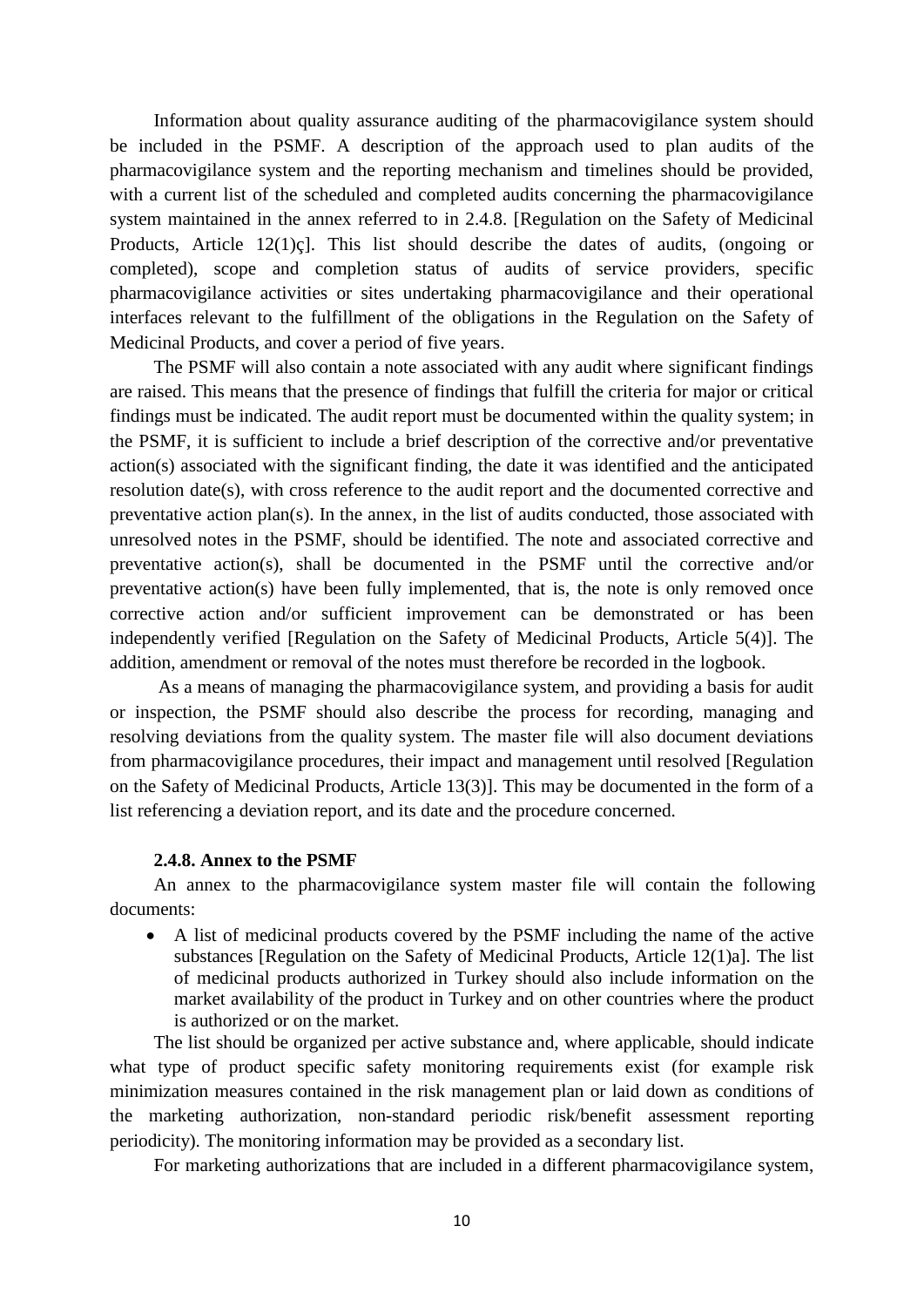for example, because the marketing authorization holder has more than one pharmacovigilance system or there are third parties sharing the system, reference to the additional pharmacovigilance system master file(s) should also be provided as a separate list in the annexes, such that, for a marketing authorization holder, the entire product portfolio can be related to the set of PSMFs.

- Where pharmacovigilance systems are shared, all products that utilize the pharmacovigilance system should be included, so that the entire list of products covered by the file is available. The products lists may be presented separately, organized per marketing authorization holder. Alternatively, a single list may be used, which is supplemented with the name of the marketing authorization holder for each product, or a separate note can be included to describe the product and the marketing authorization holder covered.
- A list of written policies and procedures for the purpose of complying with Article 27(1) of the Regulation on the Safety of Medicinal Products;
- A list of contractual agreements covering the activities delegated to third parties, including the names of the medicinal products;
- A list of tasks that have been delegated by the qualified person responsible for pharmacovigilance;
- A list of all completed audits, for a period of five years, and a list of audit schedules;
- Where applicable, a list of performance indicators;
- Where applicable, a list of other PSMFs held by the same marketing authorization holder. This list should include the PSMF numbers, and the name of the marketing authorization holder of the qualified person responsible for pharmacovigilance system. If the pharmacovigilance system is managed by a COPV, the name of this organization should also be included.

A logbook in accordance with Article 14(4) of the Regulation on the Safety of Medicinal Products and other change control documentation should be included as appropriate. Documented changes will include at least the date, person responsible for the change and the nature of the change.

# **2.5 Change control, logbook, versions and archiving**

<span id="page-11-0"></span>It is necessary for marketing authorization holders to implement change control systems and to have robust processes in place to continuously be informed of relevant changes in order to maintain the PSMF accordingly. The Agency may solicit information about important changes to the pharmacovigilance system, such as, but not limited to:

- Changes to the pharmacovigilance safety databases, which could include a change in the database itself or associated databases, the validation status of the database as well as information about transferred or migrated data;
- Changes in the provision of significant services for pharmacovigilance, especially major contractual arrangements concerning the reporting of safety data;
- Organizational changes, such as takeovers, mergers, the sites at which pharmacovigilance is conducted or the delegation/transfer of PSMF management.

In addition to these changes being documented in the pharmacovigilance system master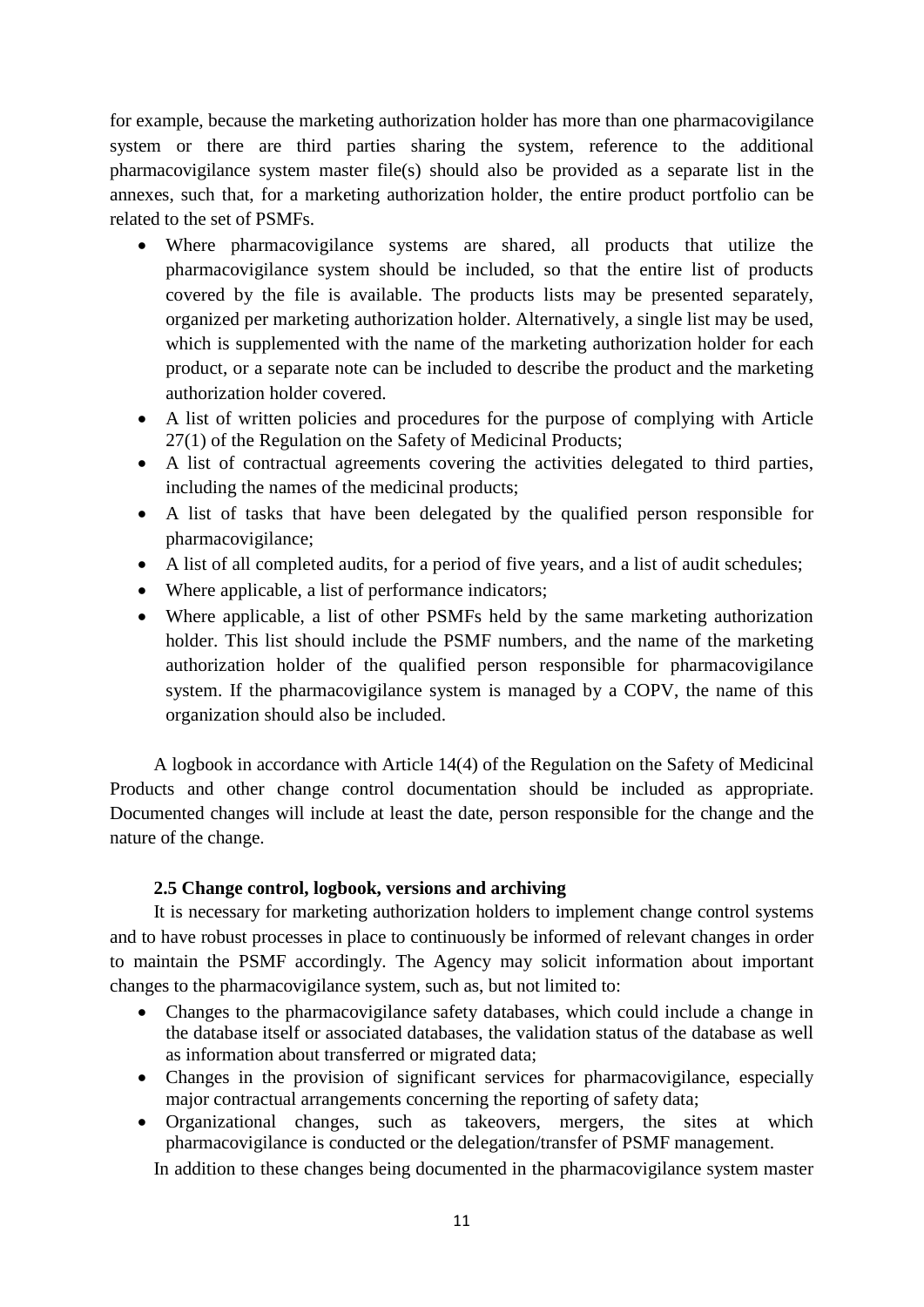file for the purpose of change control (in the logbook), the qualified person responsible for pharmacovigilance should be always kept informed of these changes.

Changes to the PSMF should be duly recorded to enable keeping track of the history of changes (specifying the date and the nature of the change). Descriptive changes to the content of the master file must also be recorded in the logbook.

Change history for the information contained in the annexes may be 'on demand,' in which case the logbook would indicate the date of the revision of PSMF content and/or annex updates; the history of changes for annex content would also be updated. Information that is being regularly updated and is contained in the annexes, such as product and standard operating procedure lists or compliance figures, may include outputs from controlled systems (such as electronic document management systems or regulatory databases). The superseded versions of such content may be managed outside of the PSMF content itself, provided that the history of changes is maintained and available to the Agency on request. If the PSMF has not been requested, or has remained unchanged for a period of time (for example, if the changes in the content of annexes are managed outside of the pharmacovigilance system master file), it is recommended that a review is conducted periodically. Marketing authorizations holders need to ensure that the obligations concerning the timely provision of the pharmacovigilance system master file can be met. It must be also ensured that the qualified person responsible for pharmacovigilance is able to gain access to current and accurate information about the pharmacovigilance system, including the information contained in the annexes (either via the PSMF itself or via access to the systems used to generate the annex content).

Marketing authorization holders should be able to justify their approach and have document control procedures in place to govern the maintenance of PSMF. As a basis for audit and inspections, the PSMF provides a description of the pharmacovigilance system at present, but the functioning and scope of the pharmacovigilance system in the past should be also understood.

Changes to the PSMF should also account for shared pharmacovigilance systems and delegated activities. A record of the date and nature of notifications of the changes made available to the Agency, the qualified person responsible for pharmacovigilance and relevant third parties should be kept in order to ensure that change control is fully implemented.

The PSMF system master file should be retained in a manner that ensures its legibility and accessibility.

### <span id="page-12-0"></span>**2.6. PSMF presentation**

The PSMF will be continuously accessible to the qualified person responsible for pharmacovigilance and the Agency on request. The information shall be succinct, accurate and reflect the current system in place, which means that whatever format is used, it must be possible to keep the information up to date and, when necessary, to revise to take account of experience gained, technical and scientific progress and amendments to the legislative requirements.

Although provision of the document within 7 days at the request of the Agency is required [Regulation on the Safety of Medicinal Products, Article 8(12)], marketing authorization holders should be aware that prompt access to the PSMF may also be required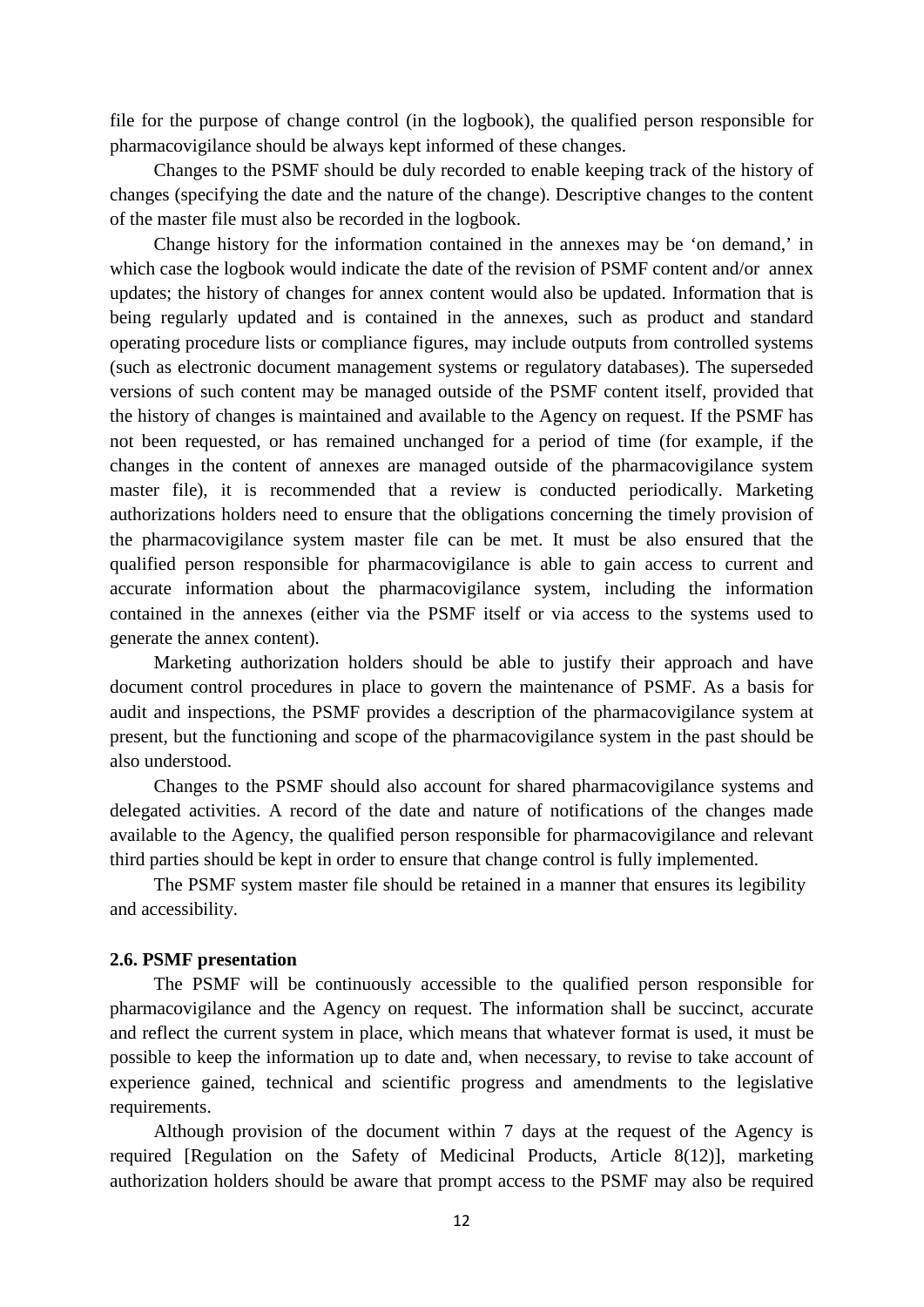by the Agency, at the stated PSMF location.

# **2.6.1. Format and layout**

<span id="page-13-0"></span>The PSMF may be in electronic form on condition that a printed copy can be made available to the Agency if requested. In any format, the PSMF should be legible, complete, provided in a manner that ensures all documentation is accessible and allow full traceability of changes. Therefore, it may be appropriate to restrict access to the PSMF in order to ensure appropriate control over the content and to assign specific responsibilities for the management of the PSMF in terms of change control and archiving.

The PSMF must be written in Turkish. However, global PSMFs written in English may be acceptable, to the extent that they include a specific section covering Turkey. The PSMF should be indexed in a manner consistent with the headings described in this module, and allow easy navigation to the contents. In general, embedded documents are discouraged. The use of electronic book-marking and searchable text is recommended. Documents such as copies of signed statements or agreements should be included as appendices and described in the index.

The documents and particulars of the PSMF will be presented with the following headings and, if hardcopy, in the order outlined:

The Cover Page will include:

- •
- The name of the marketing authorization holder and the qualified person responsible for pharmacovigilance, responsible for the pharmacovigilance system described, as well as the relevant qualified person responsible for pharmacovigilance working for the marketing authorization holder at the COPV, if applicable.
- The names of other marketing authorization holders sharing the same pharmacovigilance system.
- The list of pharmacovigilance system master files for products with a different pharmacovigilance system.
- The date of issue / last update.

The headings used in 2.4 should be used for the main content of the PSMF. The minimum required content of the annexes is outlined in 2.4.8, and additional information may be included in the annexes, depending on the requirements in the content of main sections. The positioning of content in the annexes is outlined below, with the descriptions of possible content in a bulleted list:

The qualified person responsible for pharmacovigilance, Annex A:

- The list of tasks that have been delegated by the qualified person responsible for pharmacovigilance, or the applicable procedural documents
- The curriculum vitae of the qualified person responsible for pharmacovigilance and associated documents
- Contact details.

The organizational structure of the marketing authorization holder, Annex B:

• The lists of contracts and agreements.